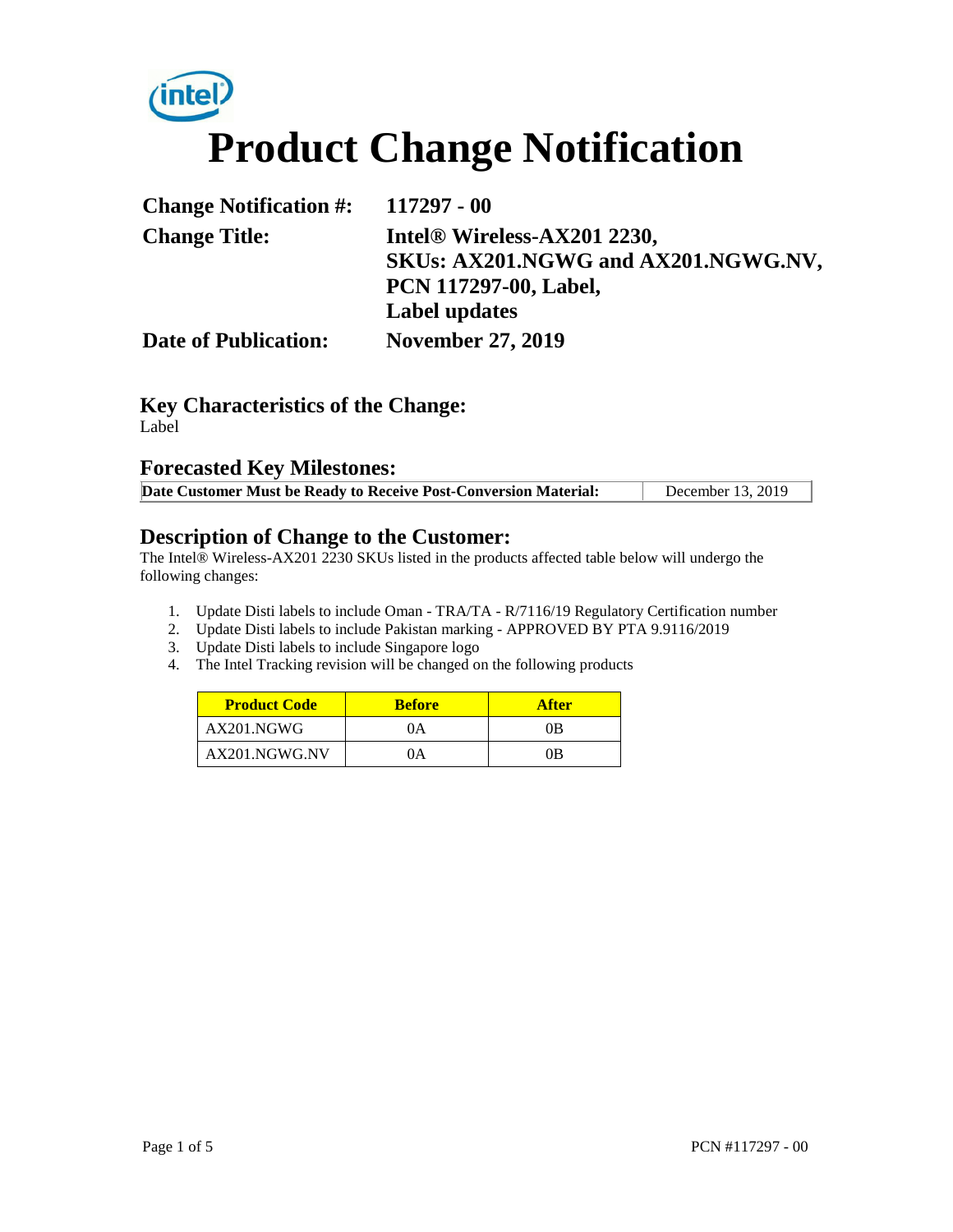| <b>Product Code</b> | <b>Product Label - Before</b>                                                                                                                                                                                                                                                                                                                                             | <b>Product Label - After</b>                                                                                                                                                                                                                                                                                                                                                                           |
|---------------------|---------------------------------------------------------------------------------------------------------------------------------------------------------------------------------------------------------------------------------------------------------------------------------------------------------------------------------------------------------------------------|--------------------------------------------------------------------------------------------------------------------------------------------------------------------------------------------------------------------------------------------------------------------------------------------------------------------------------------------------------------------------------------------------------|
| AX201.NGWG          | K56167-001<br>潑<br>Infel® Model: AX201NGW<br>€<br><b>TAIN</b><br>Analel: 06970-18-04423<br>T PN: G86C0007T710<br>SPS   L57248-005 0A<br>WFM: OOOOOOXXXXXX<br><b>EDM: COOOOOXXXXXX</b><br>MM: XXXXXX<br>n an<br>TA: K54773-001<br><b>ASSW10M73287</b><br>KALLYMCKXAL<br><b>FRU PIN: 01AX797</b><br>EC: 2490361<br>Made in China<br>IC: 1000M-AX201NG<br>FCC ID: PD9AX201NG | K56167-001<br>蹳<br>$\sum_{\text{AUX}}$<br>Intel® Model: AX201NGW<br>Anatel: 06970-18-04423<br>T PN: 086000077744<br>SPS: L57248-00 <mark>08</mark><br><b>MAIN</b><br>微動物<br>WFM: GODOOOXXXXXX<br>BDM: 000000XXXXXX<br>MM-YYYYYY<br>---<br>TA: K54773-002<br>8SSW10M73287<br>XXXXYMDXXXX<br><b>FRU FIN: UTAATST</b><br>EC: 2490361<br><b>Made in China</b><br>IC: (000M-AX201NG)<br>FCC (0: P09AX201NG) |

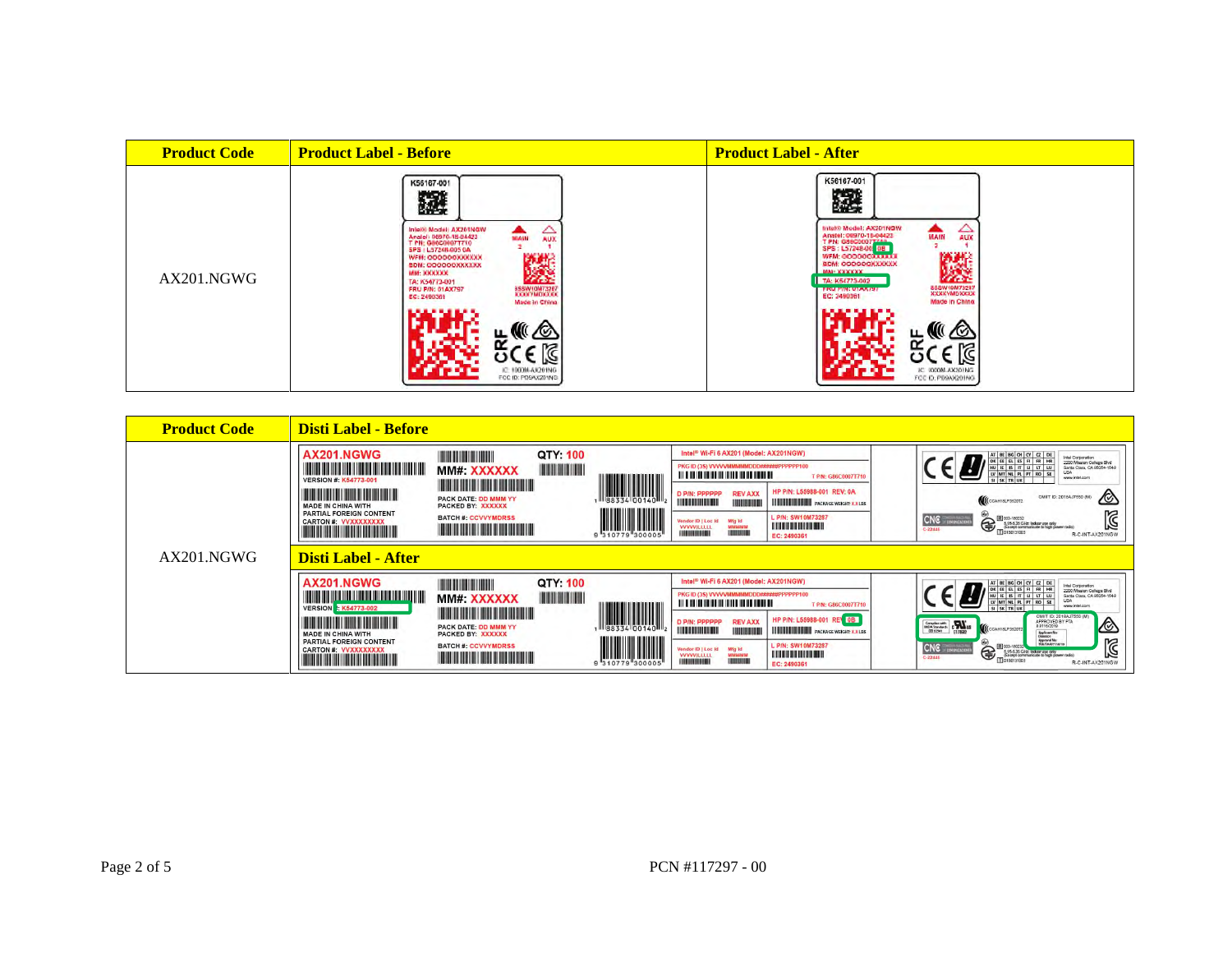| <b>Product Code</b> | <b>Product Label - Before</b>                                                                                                                                                                                                                                                                                                                                                        | <b>Product Label - After</b>                                                                                                                                                                                                                                                                                                                                          |
|---------------------|--------------------------------------------------------------------------------------------------------------------------------------------------------------------------------------------------------------------------------------------------------------------------------------------------------------------------------------------------------------------------------------|-----------------------------------------------------------------------------------------------------------------------------------------------------------------------------------------------------------------------------------------------------------------------------------------------------------------------------------------------------------------------|
| AX201.NGWG.NV       | K56167-001<br>蹳<br>Intel® Model: AX201NGW<br>Anatel: 06970-18-04423<br>T PN: 085C0007T810<br>△<br>MAIN<br>AUX<br>SPS: L57250-005 0A<br>防御法<br><b>WFM: GODDOOXXXXXX</b><br>BDM: 000000XXXXXX<br>MM: XXXXXX<br>--<br>TA: K54774-001<br><b>ESSW10M732K6</b><br>XXXXVMDXXXXX<br><b>FRU P/N: 01AX798</b><br>EC: 2490361<br><b>Made In China</b><br>KC 1000M-AX201NG<br>FCC ID: PD9AX201NG | K56167-001<br>蹳<br>Intelli Model: AX201NGW<br>△<br>MAIN<br>Anatel: 06970-18-04423<br>T PN: GalcO0077340<br>SPS: L57250-00 06<br><b>AUX</b><br><b>WFM. DOOOOOXXXXXX</b><br><b>BDM: QOOOOOXXXXXXX</b><br>ANA-VANAVA<br>TA: K54774-002<br><b>RSSW10M73288</b><br><b>FRU FINI UTAX/98</b><br>EC: 2490361<br>Made in China<br>ć<br>IC: 1000M-AX201NG<br>FCC ID: PDBAX201NG |

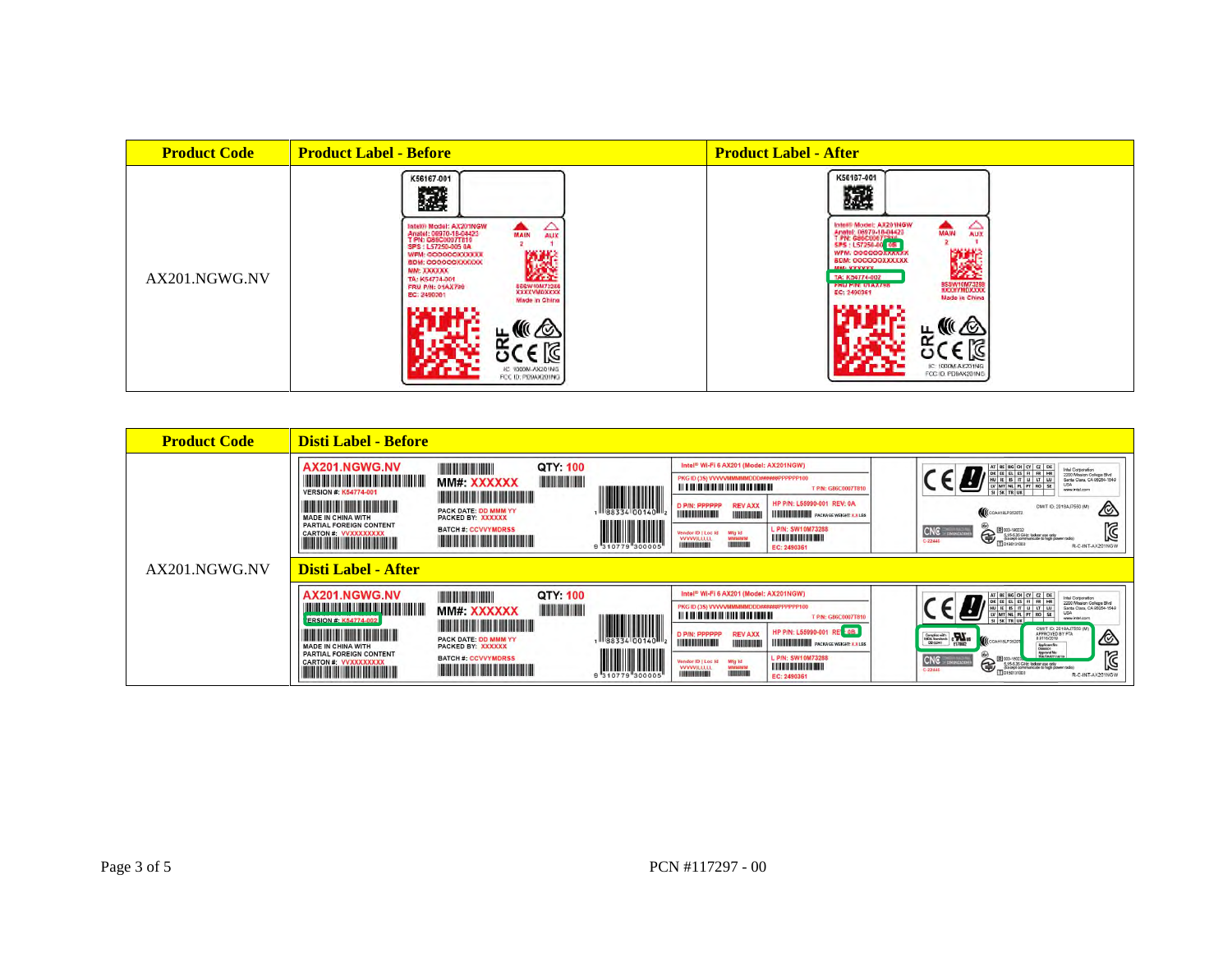#### **Customer Impact of Change and Recommended Action:**

The label changes to the products do not affect functionality. Intel anticipates no impact to customers.

Intel will attempt to deplete pre-conversion material before shipping post-conversion material but there is a possibility of Intel shipping mixed inventory. Therefore, customers will need to manage and migrate to the post-conversion material as soon as possible.

Milestone dates are estimates and subject to change based on business and operational conditions.

Please contact your local Intel Field Sales Rep if you have any further questions about these changes

#### **Products Affected / Intel Ordering Codes:**

| <b>Product Code</b>             |                   | MM#   Pre Change TA  Post Change TA |
|---------------------------------|-------------------|-------------------------------------|
| AX201.NGWG                      | 985841 K54773-001 | K54773-002                          |
| AX201.NGWG.NV 985855 K54774-001 |                   | K54774-002                          |

#### **PCN Revision History:**

| <b>Date of Revision:</b> | <b>Revision Number:</b> | <b>Reason:</b>           |
|--------------------------|-------------------------|--------------------------|
| November 27, 2019        | 0C                      | Originally Published PCN |